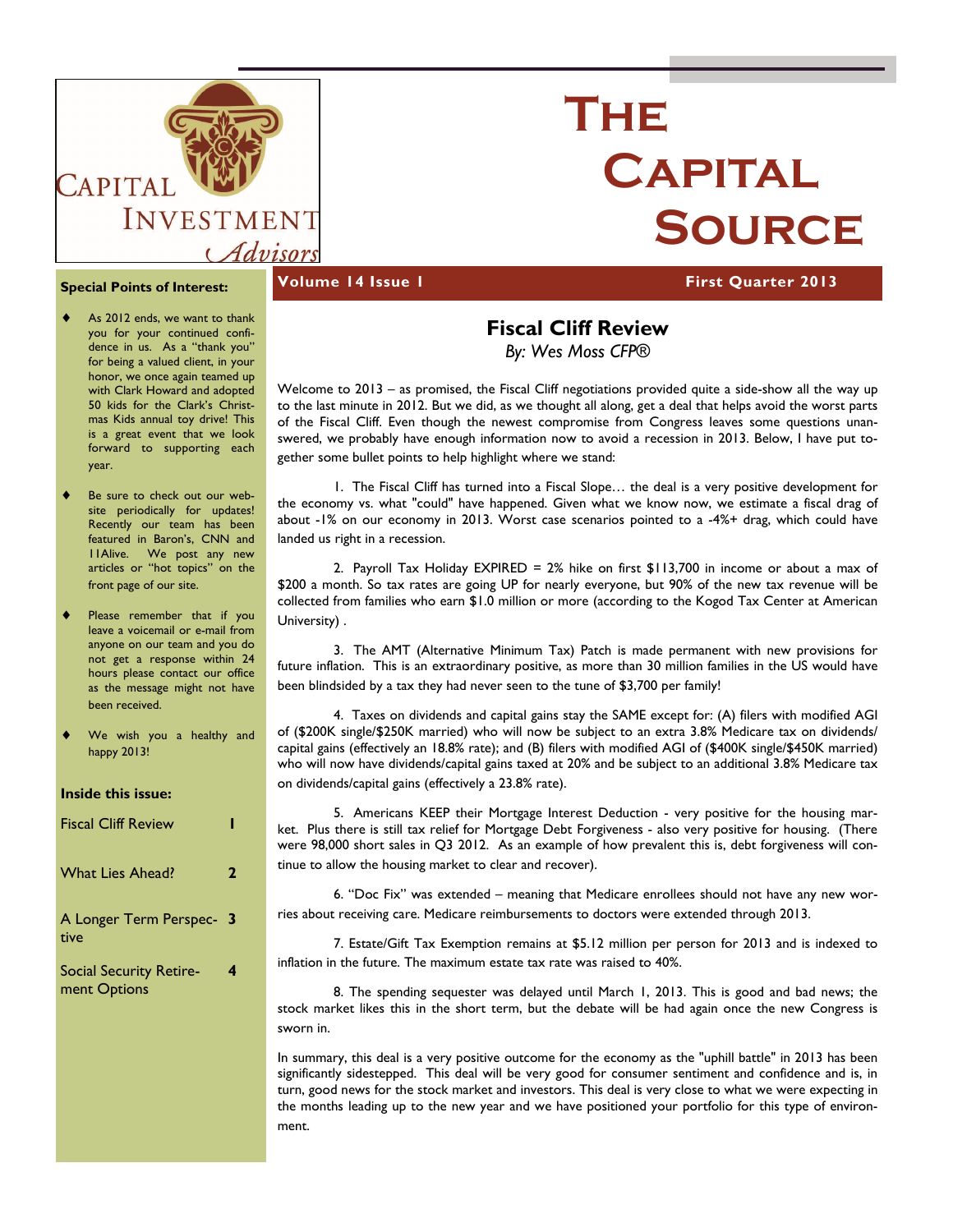#### **Page 2**



2012 ended with a bang as policymakers stayed up to the wee hours of January 1<sup>st</sup> to complete a small scale deal that helped Americans avoid the popular (or not so popular) fiscal cliff.

Washington stole the spotlight in the fourth quarter as the news was squarely focused on the election and then quickly turned to the fiscal cliff. The election wasn't exactly what markets had hoped for and policymakers were anything but effective in fiscal cliff negotiations. But despite the headwinds that policymakers provided, markets stayed resilient throughout the entire quarter.

Now that we have a deal in place to avoid falling off the cliff, investors will continue to focus on Washington where the discussion will now turn to cutting spending and reforming entitlements (this is the bigger deal).

Many investors showed their relief for the small scale deal as they pushed the Dow up 300+ points to start the New Year. But this relief should be short-lived and policymak-

### **What Lies Ahead?**

ers should roll up their sleeves early to solve the issues that lie right in front of their noses.

The debt ceiling debate will begin and will likely need to be raised in the next six to eight weeks. And at the same time this debate is going on, policymakers will need to determine what to do with the spending sequesters that they kicked down the road to March.

Thus, the ineptitudes of Washington late last year has kept the spotlight solely on them and thus markets will likely react very similar to the way they did last quarter. The markets will swing with headlines that are printed and news outlets will look to scare many investors.

The hope for many investors is that a negotiated deal on spending and entitlements can be struck well before the March deadline; but the likelihood is that we will see another last minute deal. As the days lead up to March, there will be times of greater hope and then times of straight disarray. But, something will get done… because it has to.

Early in 2013, we have seen Treasury yields start rising and this is a sign that investors have become much less concerned with a recession in the New Year. This should come as a relief to investors given the poor leadership in Washington that seems to be trying everything to push us into a recession.

In the upcoming quarter, expect to hear news outlets talk a lot about the possibility of the U.S. defaulting on their debt (this will be in regards to the debt ceiling debate). The noise will be very similar to that we experienced in December with regards to the fiscal cliff, but ultimately a negotiated solution will come out of Washington and all the noise will subside. But the path to this solution will be a wild ride.

So, this next quarter poses many challenges for American politicians and markets will again be at the mercy of these individuals. Holding true to a diverse portfolio will help to weather the volatility that will likely ensue. This will also allow for individuals to be positioned to positively take advantage of the upside that could occur once policymakers make the tough decisions that need to be made.

### **Economic CHIME**

## Confidence:

 *Investor confidence plunged in December, pushing both major data points down more than 11% for the quarter.* 

#### **H**ousing:

 *The recovery continues; building permits, existing home sales, pending home sales and home prices all improved during the quarter.* 

#### **I**nflation:

 *Remains muted as both CPI and PPI saw minimal movement on a month-overmonth basis.* 

#### **M**anufacturing:

 *Manufacturing continues to weaken; drops below the psychological growth threshold. Services remain as bright spot.* 

#### **E**mployment:

 *Payrolls continue to expand. Initial claims declined and unemployment ended at 7.8%*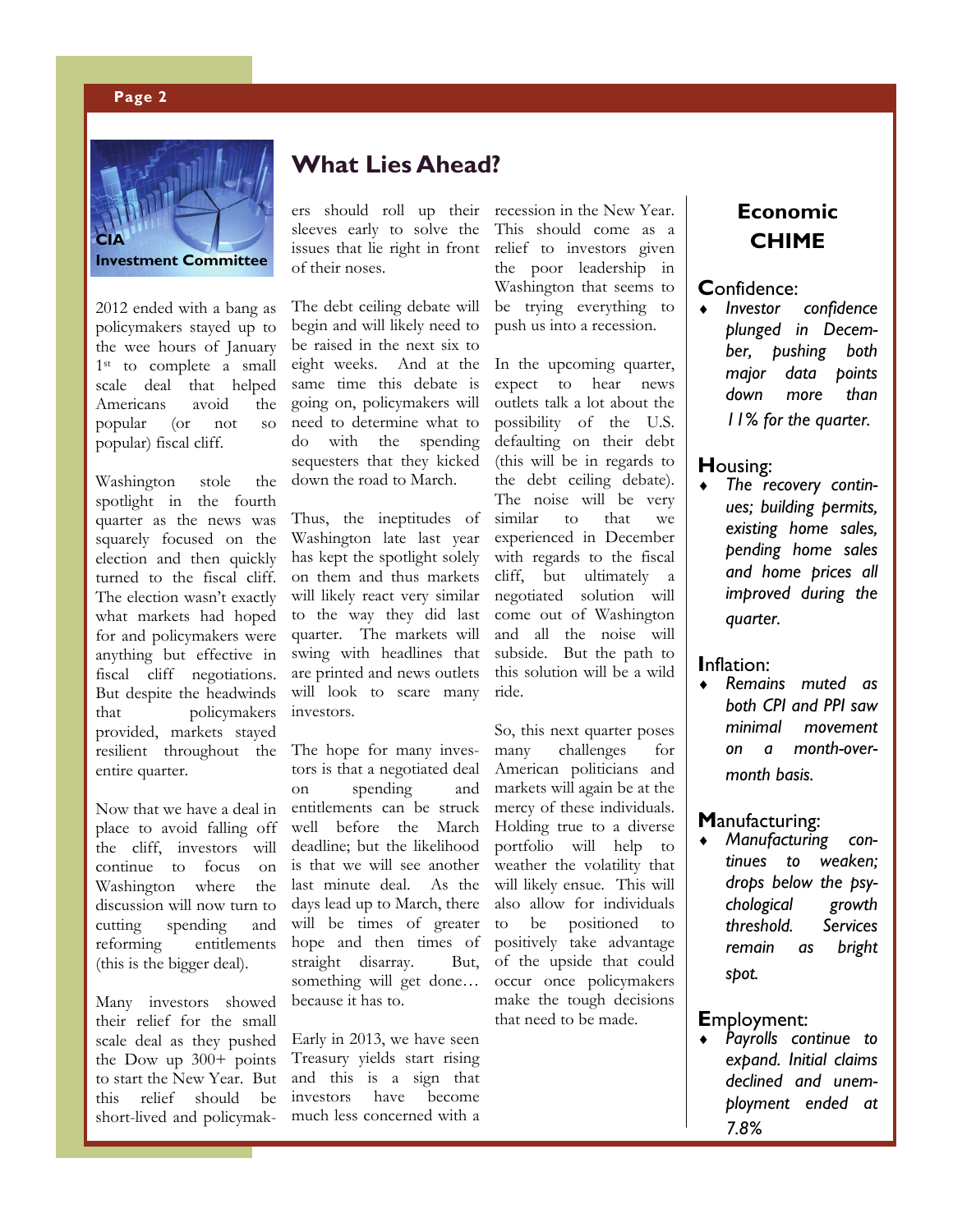### **A Longer Term Perspective**



We now know that Q1 will likely be a wild ride (with the debt ceiling and spending sequester debates), but what will the rest of 2013 present for investors?

With the fiscal cliff deal behind us, the prospects of a recession in 2013 have severely diminished. We are still likely to see some drag on economic growth early in 2013 but nothing to the extent of 4-5%, which was anticipated had we fallen off the cliff.

This upcoming year is poised to surprise many people if politicians can de-polarize and negotiate like they were voted into office to do. Given the assumption that policymakers decide to effectively reduce

spending and do some sort of entitlement reform, the markets and economy stand ready to slingshot into some growth.

The first half of this year will see slower economic growth, likely,

through the political mess. But the pent-up demand that we have, from the manufacturing sector to

the auto sector, gives us reason to believe that we could see economic growth in excess of 3% (annualized) in the second half of this year.

Along with the pent-up demand, we are also getting a positive boost from the demoralized housing sector. We won't likely see huge gains in this sector, but the net benefit from the sector being a drag on economic growth to now having some positive addition to economic growth is a

huge plus for economic growth.

We will continue to face issues within the marketplace and global environment. Some that could stand to raise worries this year are student loan debt (which

"So, 2013 will be a year that we need to see policymakers get out of the way and let the private sector catapult this sluggish economy

into euphoria."

reared its ugly head for some time in 2012), Europe will likely hit the markets again, and there is always

the unforeseen events that could have a shortterm negative impact on markets. But the overall theme of the markets for 2013 should be a positive one if politicians can get out of the way.

Corporations remain heavily strapped with cash and CEOs want to spend money, but they want to know that the politicians won't retard the economy longer term.

As the calendar turned to 2013, we entered the

secular bear market (a long-term bear market). The average of past secular bear markets ranges between 13-16 years. We are starting to see some of the prominent data points begin to lean bullish. The economic growth needed may not fully occur until 2014, but the second half of 2013 seems to be positioning itself as a launching pad for future economic and market growth.

 $13<sup>th</sup>$  year of being in a

So, 2013 will be a year that we need to see policymakers get out of the way and let the private sector catapult this sluggish economy into euphoria. If politicians aren't able to de-polarize, markets will be left to react in a negative manner. But if levelheadedness occurs in Washington, the pieces are aligned to allow markets to begin a new chapter.